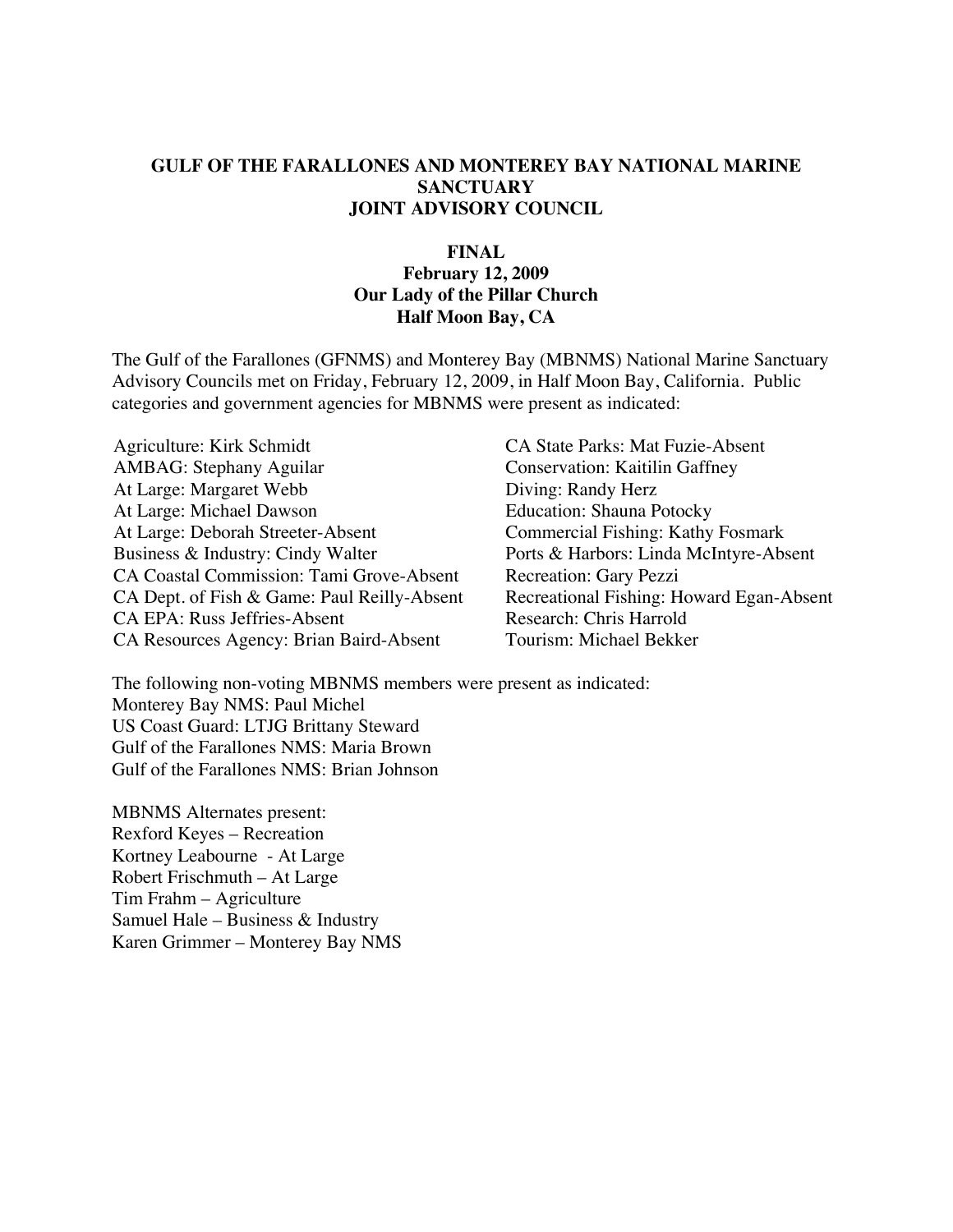Public categories and government agencies for GFNMS were present as indicated:

| At-Large Marin/Sonoma: Dominique Richard<br>At-Large SF/San Mateo: Brenda Donald | Dept. of Interior, NPS: Brian O'Neill<br><b>Education: Bob Breen</b> |
|----------------------------------------------------------------------------------|----------------------------------------------------------------------|
| CA EPA: Secretary Linda Adams - Absent                                           | Maritime Activities/Commercial: Barbara                              |
| CA Resources Agency: Brian Baird – Absent                                        | Emley<br>Maritime Activities/Recreational: Mick                      |
| Conservation: Bob Wilson – Absent                                                | Menigoz – Absent<br>Research: John Largier                           |
| <b>Conservation: Richard Charter</b>                                             |                                                                      |

The following non-voting GFNMS members were present as indicated: Monterey Bay NMS: Paul Michel US Coast Guard: LTJG Brittany Steward Gulf of the Farallones NMS: Maria Brown Gulf of the Farallones NMS: Brian Johnson

GFNMS Alternates present: At-Large SF/San Mateo: Pat Conroy Conservation: Bruce Bowser Education: Dorris Welch Dept. of Interior, NPS: Chris Powell Maritime Activities/Commercial: Peter Grenell (?) Maritime Activities/Recreational: Mark Gorelnick

### **I. CALL TO ORDER, WELCOME, INTRODUCTIONS**

John Muller, Mayor of Half Moon Bay, welcomed the two advisory councils to Half Moon Bay.

Advisory council members introduced themselves by stating their name and seat on their advisory council.

Advisory council members approved the agenda with no changes.

## **II. UPDATE: MAVERICK'S SURF CONTEST**

Brad Damitz, Resource Protection Specialist/Gulf of the Farallones National Marine Sanctuary (GFNMS), provided an update on the Mavericks Surf Contest. He stated this contest is a great example of collaboration across sanctuaries and many different agencies that are involved. Fitzgerald Marine Reserve is a place of biological significance and at Mavericks Beach, a 0.7ft tide or lower the reef becomes exposed. In 2006 tidepool trampling occurred, but they have a solution to this now and this area will be barricaded if a low tide occurs. GFNMS also has an education booth in a strategic location that is provided by Maverick's Surf Ventures. There is a new enforcement team and it has been integrated into the incident action plan for the event. Brad and Bob Yerna are the direct contacts with law enforcement officers. There will be two NOAA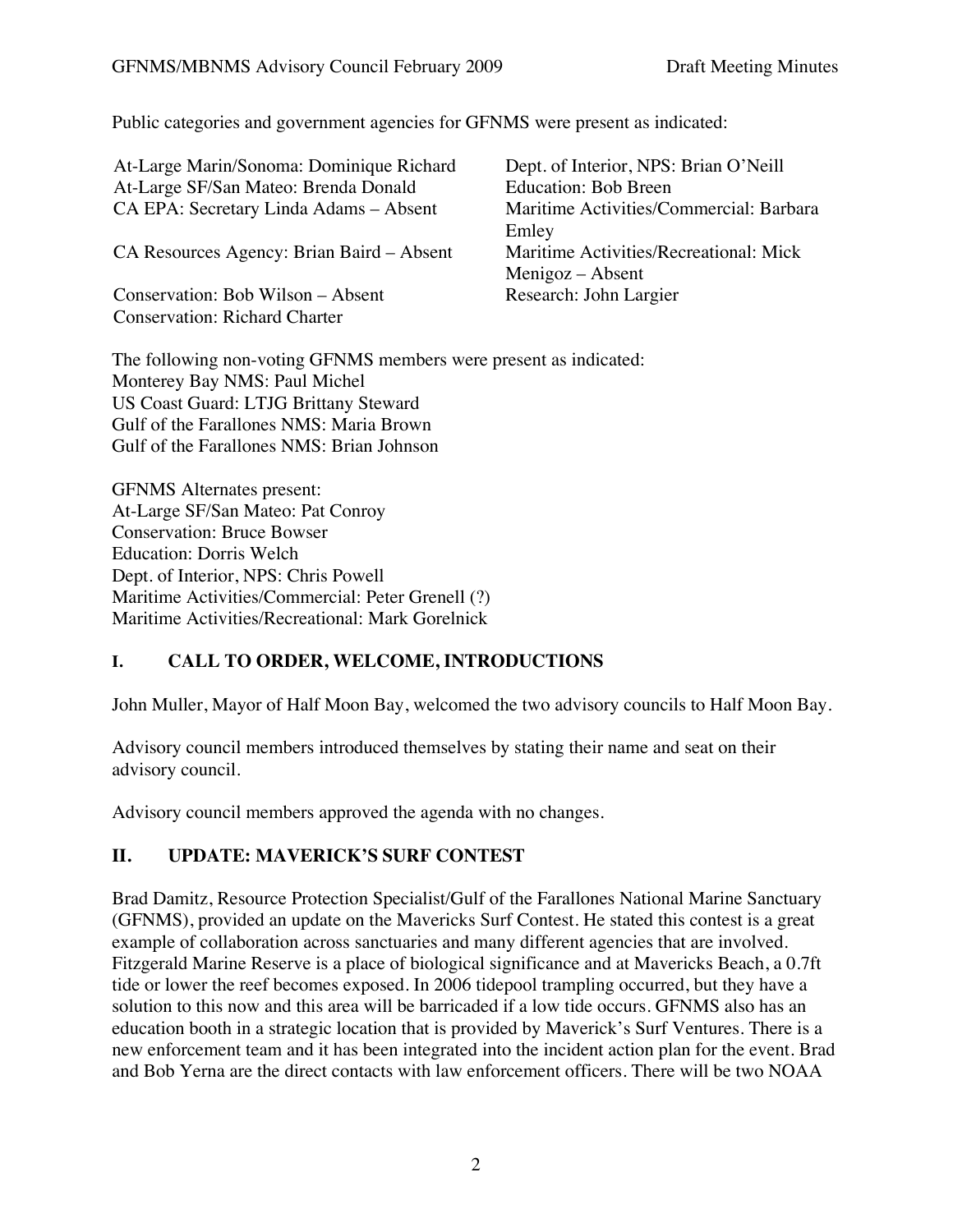enforcement officers, one land and one vessel. There will also be Cal Fish and Game officers and U.S. Coast Guard presence.

Brenda Donald, GFNMS At-Large SF/San Mateo, stated the zone is only open through February, but the contest runs through March  $31<sup>st</sup>$  when the zone should be closed. Brad responded we work with Maverick's Surf Ventures to provide a permit. The contest is paddle in but they do use motorized personal watercrafts for safety, photos, etc. They would have a one-day permit effective throughout the season.

Chris Harrold, MBNMS chair, inquired about whether or not there were baselines for the wildlife counts. Brad responded there are baseline counts prior to and after the event.

Gary Pezzi, MBNMS Recreation, inquired about the one-day tow in permit in zone five. Will there be an exception for that one-day to have tow in not for the contest? Brad responded that tow in surfing is allowed on days with high surf advisories. Maria Brown, Superintendent /GFNMS, also commented that GFNMS has the Beach Watch Program that goes out every four weeks to monitor wildlife and has 15 years of data. They also took sea otter data from the United States Geological Survey and took grey whale counts, mapped out those areas and noticed there were very small windows where animals considered important were not seen. That is how the three-month window came about. We were able to accommodate surfers and our mission of resource protection. Gary also asked if is there a cost associated with the permit and how many permits are issued? Maria responded that the harbor district issues one permit per surf contest. We are working on that model. The Coast Guard also needs to issue a permit. We will then take that permit into consideration. There is an application, and we will have special conditions. There is no permit required during high surf warnings.

## **III. UPDATE: NOAA OFFICE FOR LAW ENFORCEMENT**

Dayna Matthews, NOAA Office for Law Enforcement, provided an update on the law enforcement working group. The group is working on a strategic plan. From the beginning they have been talking about the word "shared". All partners recognize this is not an effort of the sanctuaries to say, "come help us." It is an effort to organize all law enforcement agencies coming together in a mutually beneficial partnership. Community policing is a strong focus of this group with education and outreach being a big component of that. Resource law enforcement agencies are usually pretty short in education and outreach specialists. Bringing those resources together is part of what we are talking about with this shared collaboration. We anticipate coming together in April to review a product, approve that product and we will have more issues we will need to work through. We will use this plan as a guiding document for our operational planning. We will meet every other month in coordination with MBNMS advisory council meetings. Dayna stressed the group recognizes they have not addressed all the issues within the northern management area, but will take this process and expand it out to the GFNMS. The group will be conducting that over the next couple months as well. Scott Kathey and Mike Eng from MBNMS have been asked to help with facilitation again. It is our hope this regional planning process that has been initiated here will become part of this national strategy document and will serve as a template for bottom up strategy development at a regional level.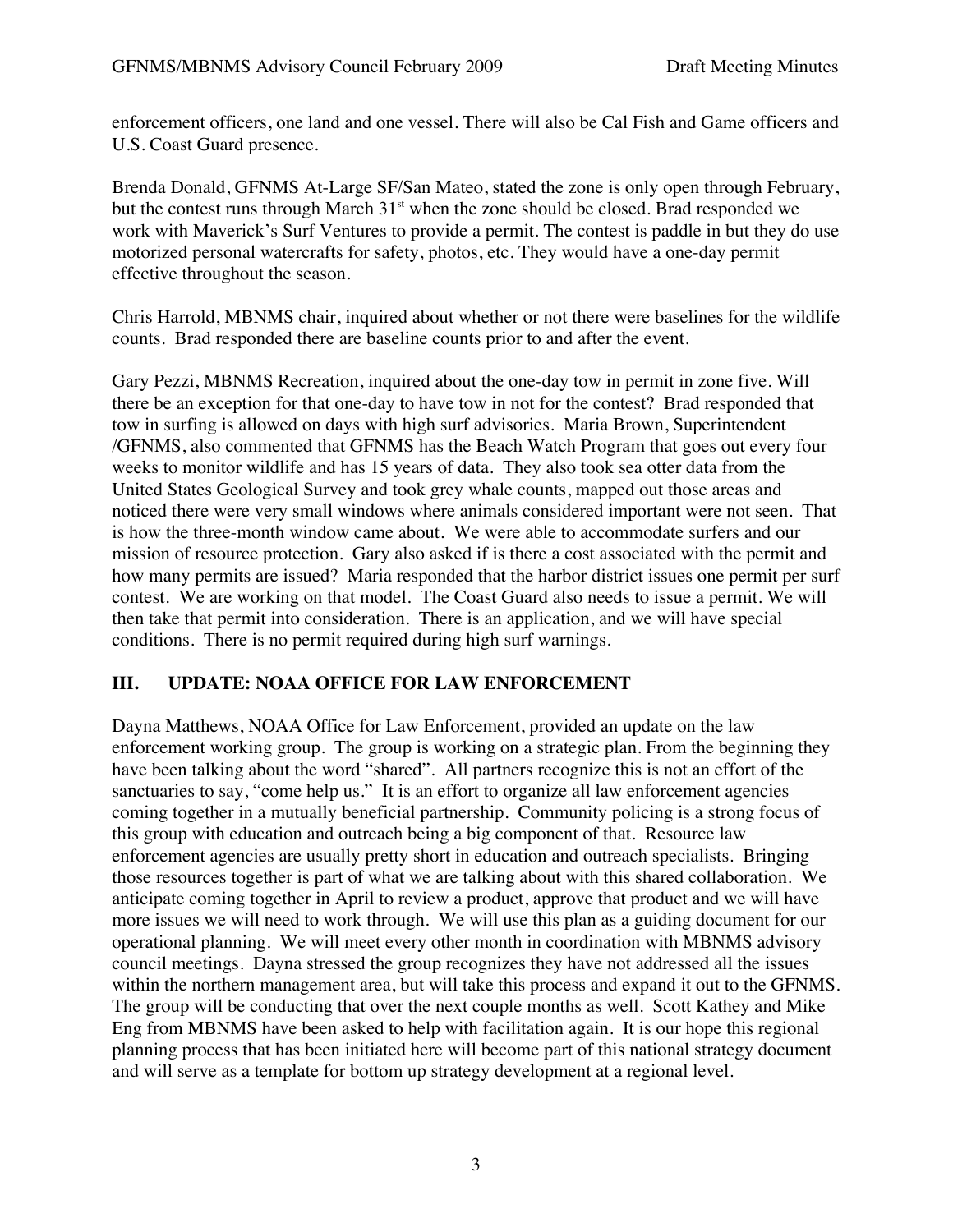Kathy Fosmark, MBNMS Commercial Fishing, asked Dayna to elaborate on community policing. He explained it has been adopted throughout the U.S. in the last 30 years. It is an effort by enforcement agencies to work with communities to solve problems.

### **IV. UPDATE: SEABIRD PROTECTION NETWORK**

Karen Reyna, Acting Resource Protection Coordinator/GFNMS, provided an update on the Seabird Protection Network. For the past year they have been working with messaging and marketing and a communication staff to find a target audience. This gives the program a brand identity. She announced there would be a booth setup at lunch for members to see the type of messaging they are doing. There are many different agencies involved in the program. The program targets three main sources of disturbance: low flying aircraft; close approaching boats, kayaks, and personal watercraft; and humans on foot. They put together an action plan and they are in the third year of six currently. They focus on education and outreach and enforcement, while the U.S. Fish and Wildlife Service works on monitoring. The program has a Technical Advisory Committee that meets on an annual basis. There are two working groups: Education and Outreach, and Enforcement and Coordinated Management. The program has expanded in the last several years. One particular success in 2007-2008 was linking monitoring data provided by partners with the need for additional protection at particular sites. We worked through the Marine Life Protection Act process to find these sites. Another project we have been working on is with the Federal Aviation Administration (FAA). Our regulations are not on FAA charts so we have difficulty with pilots knowing our overflight restriction areas exist. We are working on better language that will help with compliance of our regulations. There are over 340 overflights reported, with 96% resulting in wildlife disturbance. One of the main things we do is outreach towards pilots. There are 286 pilots that get our info. We developed a flight guide, which fits into the California Pilot Guide to Airports. We do outreach at air shows, as well as give presentations to clubs and associations.

### **V. PUBLIC COMMENT**

Shiva Polefka, The Environmental Defense Center, based in Santa Barbara, provided the following comments:

He is a member of the Channel Islands National Marine Sanctuary (CINMS) Conservation Working Group and providing comments here on ocean acidification. He expressed gratitude and support for the joint councils taking up this issue and potentially taking action. The statement that can be sent is quite powerful. The CINMS Conservation Working Group in collaboration with the Commercial Fishing Working Group took up this issue about a year and half ago, which culminated in a report and copies are available here. It tries to get a handle on what the potential ocean acidification impacts for CINMS would be. The findings are the impacts could be profound and there is an immediate need for action. There are an array of actions that can be taken which led to a suite of working group recommendations that conclude report: research, monitor, educate, and lead. It was unanimously adopted by the CINMS advisory council. It calls for a coordinated regional approach to monitoring, greater funding from NOAA, working to minimize emissions operationally, and reducing emissions of stakeholders and the community as well. He encourages the councils to take action and formalize this concern, and he offers his support and assistance in any way that would be helpful.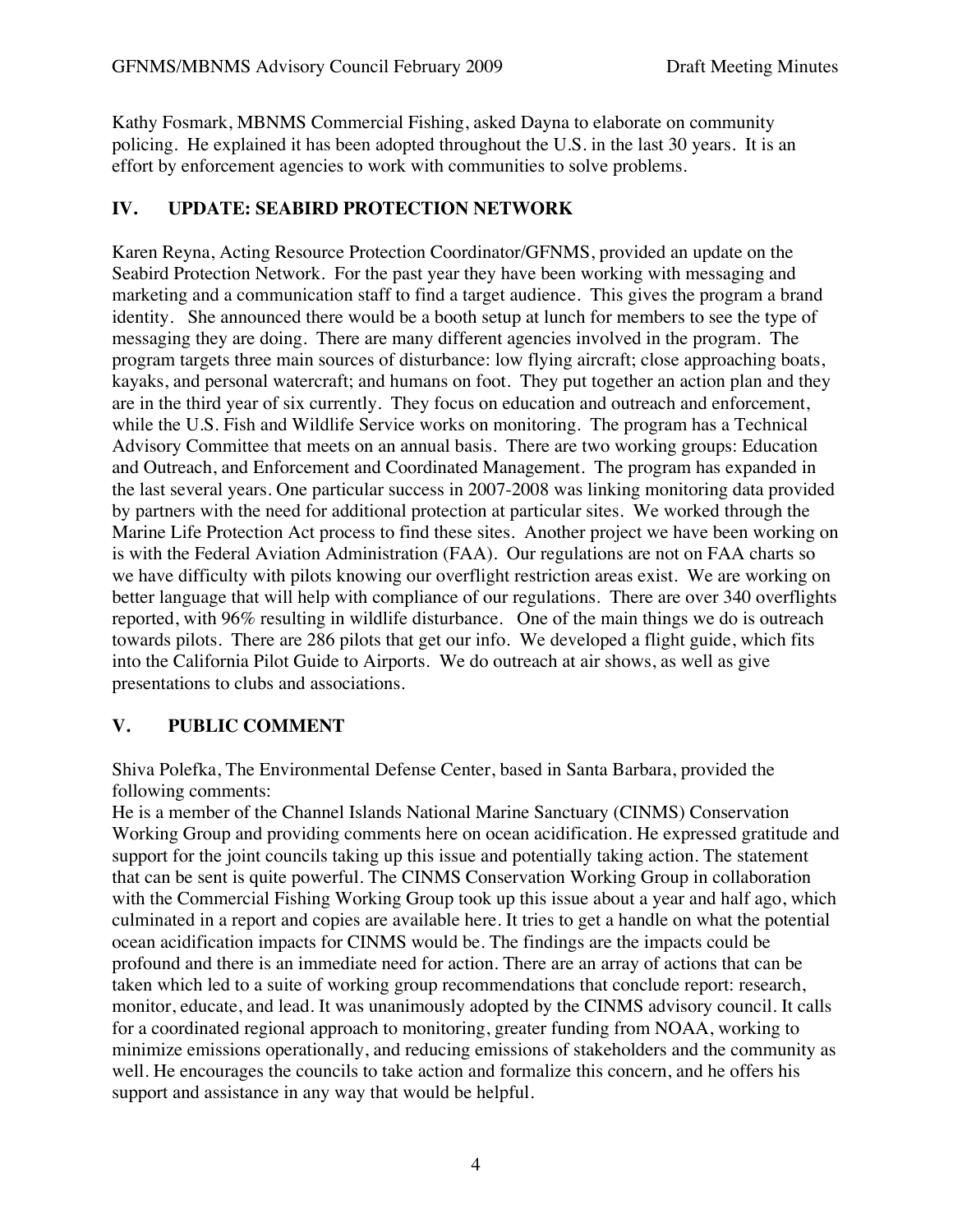Tim Duff, Surfrider, provided the following public comments:

He would like to comment on the law enforcement update. He is thrilled there will be greater enforcement, but there is no certification or permit program in place currently. The community here anticipates there will be a greater number of jet skis entering the  $5<sup>th</sup>$  zone. It is very important to have enforcement presence as there is an adjacent marine reserve and a resident harbor seal colony. Enforcement presence during the first high surf warnings is needed at least. How will the tow-in community learn when they can go out other than through NOAA? He would like to offer his support to work with the local harbor district to provide volunteer presence, e.g. raising a flag during high surf advisories.

Bonny Van Hise, Congressman Sam Farr's office, provided public comment on the following congressional activities:

Currently:

Reorganizing the House Ocean Caucus, which provides members of the House of Representatives with timely information regarding ocean issues. Rep. Farr is a founding Co-Chair.

Mr. Farr is sponsoring:

- HR21 has been reintroduced and already has 32 co-sponsors. This bill passed through committee markup last year and has been reintroduced in the same form. The bill is comprised of four sections and implements the priority recommendations of the Pew Ocean Commission and the US Commission on Ocean Policy, as follows: 1) establishes a national ocean policy, a national ocean policy advisor and a national ocean committee, 2) codifies as law the existence of NOAA, 3) establishes regional organizations to facilitate regional ocean governance and 4) creates a permanent ocean conservation trust fund. HR21 has been sent to the Natural Resources Committee and is awaiting a markup.
- HR556, The Southern Sea Otter Recovery and Research Act, has been introduced and sent to committee. Once passed, it will advance urgent research and recovery activities identified in the Southern Sea Otter Recovery Plan and will permit better investigation and mitigation of the threats to the southern sea otter recovery.
- HR366, The Ocean Research Exploration Enhancement Act, will establish the national ocean exploration program and the national undersea research program within NOAA. This bill has also been referred to committee.

Mr. Farr is cosponsoring:

- HCR32, Expressing the sense of Congress that the 40th anniversary of the oil spill off the coast of Santa Barbara, California, should be remembered as an ecological and economic disaster that triggered major environmental legislation and helped launch the modern environmental movement, and for other purposes.
- HJR18, Providing for congressional disapproval of the rule submitted by the Department of the Interior and the Department of Commerce under chapter 8 of title 5, United States Code, relating to interagency cooperation under the Endangered Species Act (ESA) of 1973. The Bush administration changed the rules for when an agency needed to consult with the U.S. Fish and Wildlife Service (USFWS) regarding a proposed action's effect under the ESA and made it easier for agencies to act without first consulting the USFWS. HJR18 seeks to nullify that new regulation under the Congressional Review Act which allows nullification within 60 days of promulgation. Mr. Farr is an original cosponsor.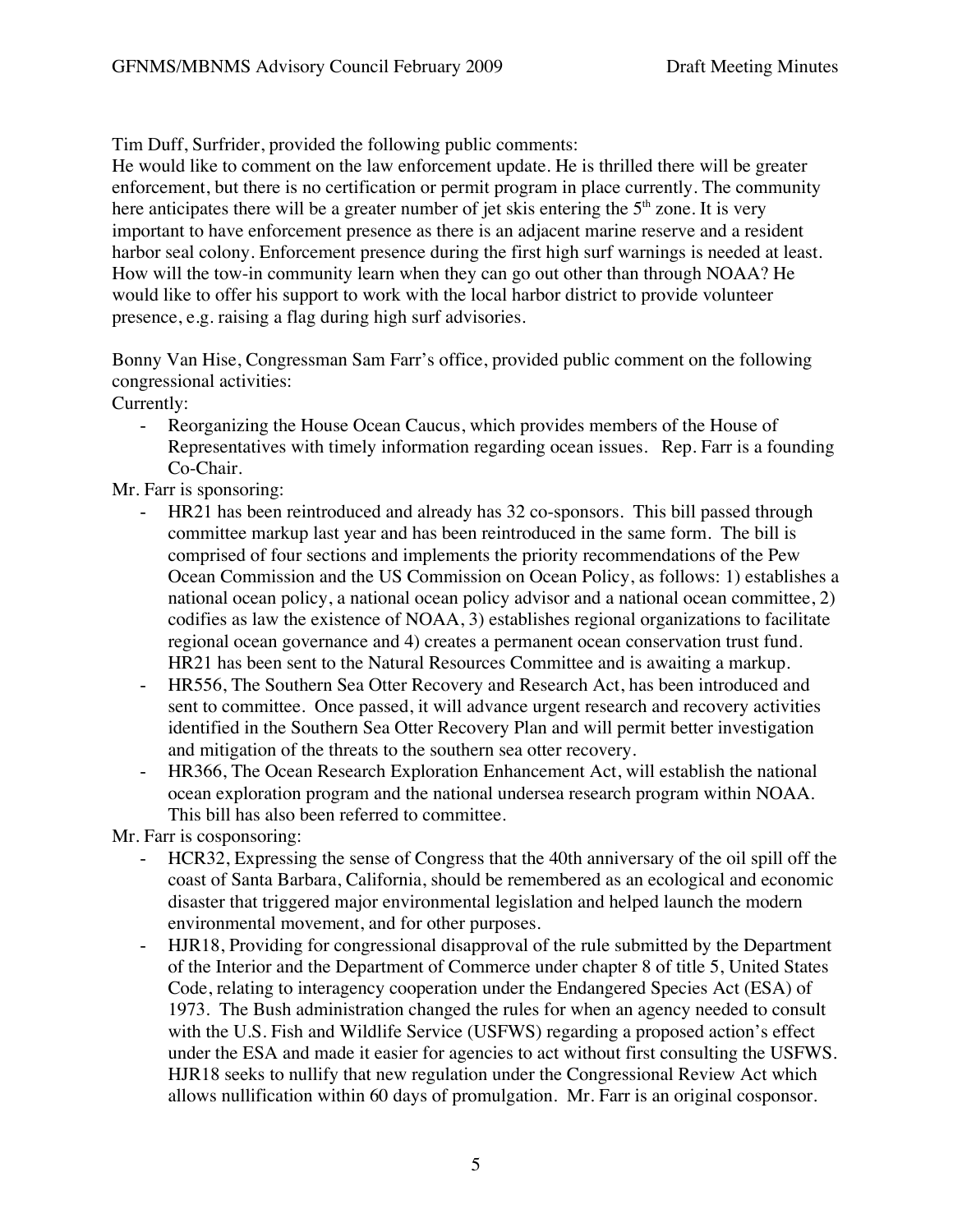- HR81, The Shark Conservation Act of 2009
- HR223, The Gulf of the Farallones and Cordell Bank National Marine Sanctuaries Boundary Modification and Protection Act
- HR365, The Ocean and Coastal Mapping Integration Act
- HR367, The Integrated Coastal and Ocean Observation System Act
- HR368, The Coastal and Estuarine Land Conservation Program Act
- HR860, The Coral Reef Conservation Act Reauthorization and Enhancement Amendments of 2009

Mr. Farr is involved with:

- The Clean Cruise Ship Act
- The Sea Turtle Protection Act
- CZMA Reauthorization Act

In the Senate:

- S22, Omnibus Public Land Management Act of 2009 - Authorizes specified programs and activities in the Department of the Interior and the Department of Agriculture

## **VI. UPDATE: MBNMS MARINE PROTECTED AREAS**

Paul Michel, Superintendent/MBNMS, provided an update on the Marine Protected Area (MPA) planning process. He stated he was encouraged by the feedback he received from partners; following NOAA policy on how to coordinate and talk with our NOAA partners. The MPA process is based on scientific input, public input, partners and the MPA Working Group and Science Advisory Panel. We plan to establish the working group and science panel by this summer. He stated he was asking the MPA Subcommittee to wrap-up by the April advisory council meeting. In April we will be rolling out a proposed road map for the process. He emphasized that MPA's do not necessarily mean reserves or no take areas. We are also looking at areas already in place. He stated he would be happy to come to GFNMS advisory council meetings to provide regular updates.

Kirk Schmidt, MBNMS Agriculture, commented that he is not certain about the relation between MPAs and the National Marine Sanctuaries Act. He stated he did not know how this was to proceed. It is nice that the subcommittee will be wrapping up, but there have been no people designated for any position at this time. He stated he was baffled by an ecosystem fishery management plan. He commented the previous MPA working group worked on Año Nuevo south to Cambria. This is the idea this subcommittee had going into this. Our partners look at a much broader area. That is yet to be determined and will be rolled out in April without a road map.

Barbara Emley, GFNMS Maritime Activities, commented that if this process extends into the northern management area then she hopes there is the intention of talking about MPAs with the GFNMS advisory council.

Kaitilin Gaffney, MBNMS Conservation, stated that she hopes the new road map has a minimum speed limit associated with it. She is glad to hear there will be a new focus. However, it is important that this time we mean it, we have a clear timeline and we are going to follow it. She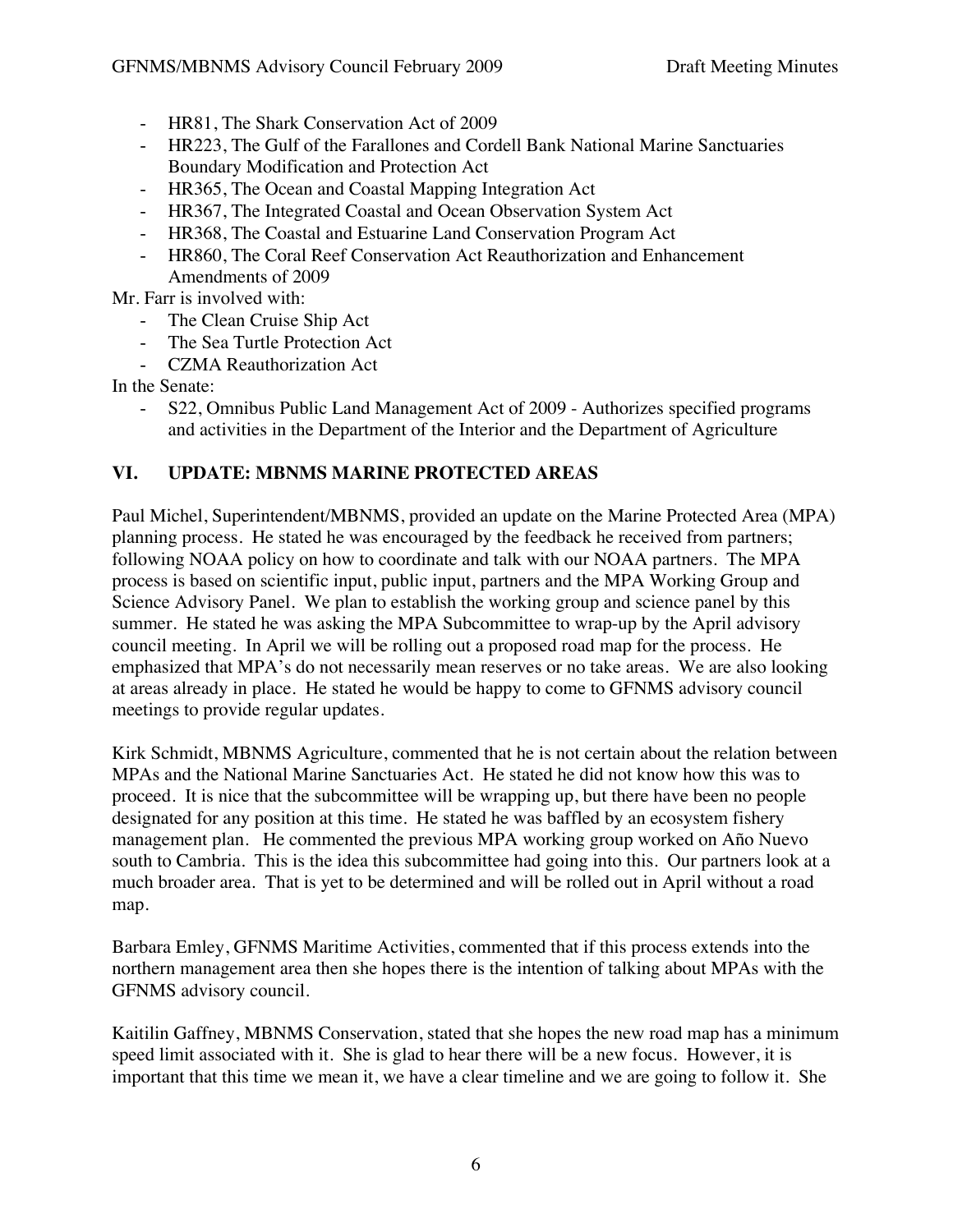commented that we would need to talk about how we are going to engage the public in this again.

## **VII: UPDATE: EDUCATION**

Carol Preston, GFNMS Education Coordinator, provided a presentation on visitor centers and exhibits in the GFNMS and northern management area. Carol stated the exhibits in Bodega targets researchers, Point Reyes targets the outdoors, San Francisco targets institutions and tourists from a far and includes Crissy Field, Cal Academy of Sciences, Pigeon Pt. Lighthouse is a maritime exhibit, Pacifica has an information center, Monterey has an information center, and there is a Sam Simeon visitor center. GFNMS recently trained 500 docents in a "sanctuary 101 class." We just hired a coordinator to development an intertidal docent program. We will do some monitoring and there will be a docent presence in the field. The docents also interact with the public at the Cal Academy exhibit. We are working on a 4-year concept plan with Fitzgerald for a small visitor center. There will be a three-section art piece, with sections people can walk through. This will be in the parking lot area, but the exact location is being debated now. For the Half Moon Bay visitor center Carol has met with Bob Breen and wants to enlist the help of the councils. This visitor center could have natural history exhibits as well as a classroom used by chefs, artisans, etc. and a water concierge. There is a need for an economic engine for sustainable communities in San Mateo County. We want to think outside the box for this visitor center. We would like to convene a working group with Bob Breen, Chris Powell, Pat Conroy, and Brenda Donald.

PJ Webb, MBNMS At-large, provided suggestions such as an information kiosk and revolving artifacts from members of the community.

Dorris Welch, GFNMS Education, asked what has been done in regards to surveying local community members for the new Half Moon Bay visitor center? Also is there a financial plan? Carol stated the community engagement is what staff and council members are about to start. They are looking at four working group meetings with the entire community invited to the first and fourth meetings. There is funding for the development stage, the concept and plan, and some existing infrastructure (the Half Moon Bay office).

Brian O'Neill, Dept. of Interior, NPS, stated a land manager group meets on a regular basis and a consistent theme is the need for a joint visitor center to bring the estuarine and marine together with the terrestrial. This may lend more to a sustainable operational model.

Kaitilin Gaffney asked if signage at Fitzgerald will include MLPA messaging? Carol replied this has come up at several meetings. There is a short timeline through that must be completed by December. She is not sure if the maps will be ready by then, but we have two placeholders for future signs that can be added.

Chris Harrold asked do you have any exit surveys, lessons learned? Carol replied yes at varying levels. Cal Academy has the most information and we also have informal surveys from our Crissy Field visitor center.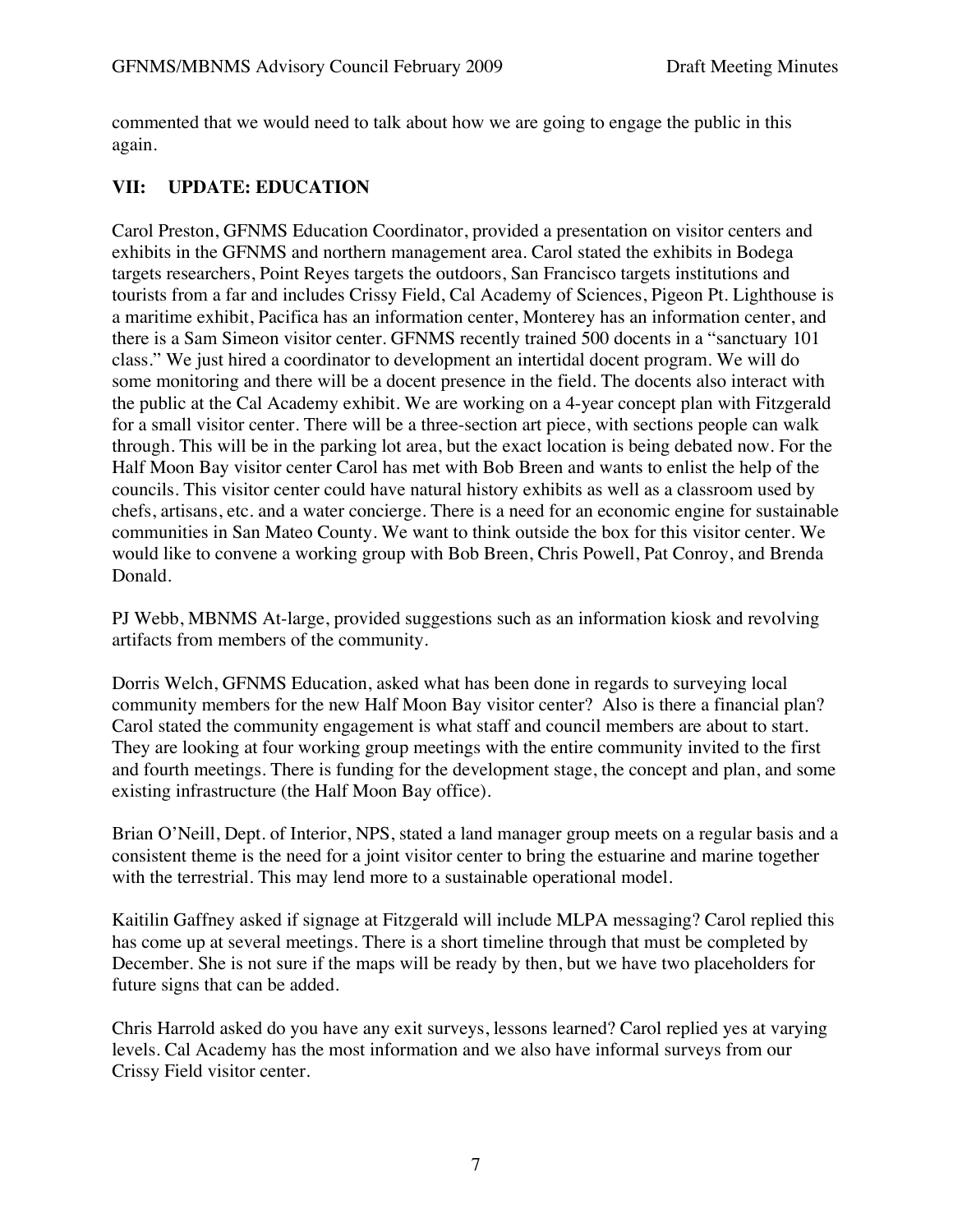Barbara Emley, GFNMS Maritime Activities/Commercial, stated the working group representatives should include commercial fishing or a harbor. Carol replied, yes we want fishermen, boaters, business people etc.

Bob Breen, GFNMS Education, made a request to establish a working group for the Half Moon Bay visitor center.

#### **Motion: (passed)**

Motion introduced by Bob Breen (GFNMS), seconded by Brenda Donald (GFNMS) (Vote: 23 in favor, 0 opposed)

Lisa Uttal, MBNMS Visitor Center Project Manager, provided an update on the MBNMS Exploration Center, which will be located in Santa Cruz. The presentation included the concepts, plans, and exhibit videos for the visitor center.

Dorris Welch asked is there going to be live animals? How is funding going? Lisa replied, yes in the tide pool and we will be teaching etiquette. There will also be salt water tanks in the classrooms. NOAA has committed to \$8.5 of the \$16 million project. The MBNMS foundation is raising money. We are close with facilities dollars and optimistic that we will get the remaining funding.

Kirk Schmidt stated the initial display focused on the sanctuary as pristine, but this should not actually be the goal. There are multiple uses. What will you do to explain these? Lisa replied the exhibits will show this through video and displays (fishing boat, squid net, car and surf board, etc.). Visitors will walk out knowing humans are a part of the sanctuary.

Brenda Donald stated the mayor spoke of debris this morning. This is a good opportunity to talk about improving on marine debris at the Boardwalk. Lisa replied we have this message in three different places.

### **VIII: JMPR UPDATE REGARDING GOVERNOR'S OBJECTION LETTER ON INTRODUCED SPECIES RULE**

Paul Michel provided background on the introduced species rule and the governor's objection letter. Richard Charter, GFNMS Chair, provided a letter he drafted as a possible response to the governor's letter. Chris Harrold commented that the most frightening thing about the governor's letter was the sentence, "All non native species are detrimental." Chris supports Richard's letter and suggested maybe highlighting species that have invaded temperate waters. Kaitilin Gaffney also stated she was in support of Richard's letter.

A motion was made to add the MBNMS advisory council to the letter.

### **Motion: (passed)**

Motion introduced by Mark Gorelnik (GFNMS), seconded by Chris Harrold (MBNMS)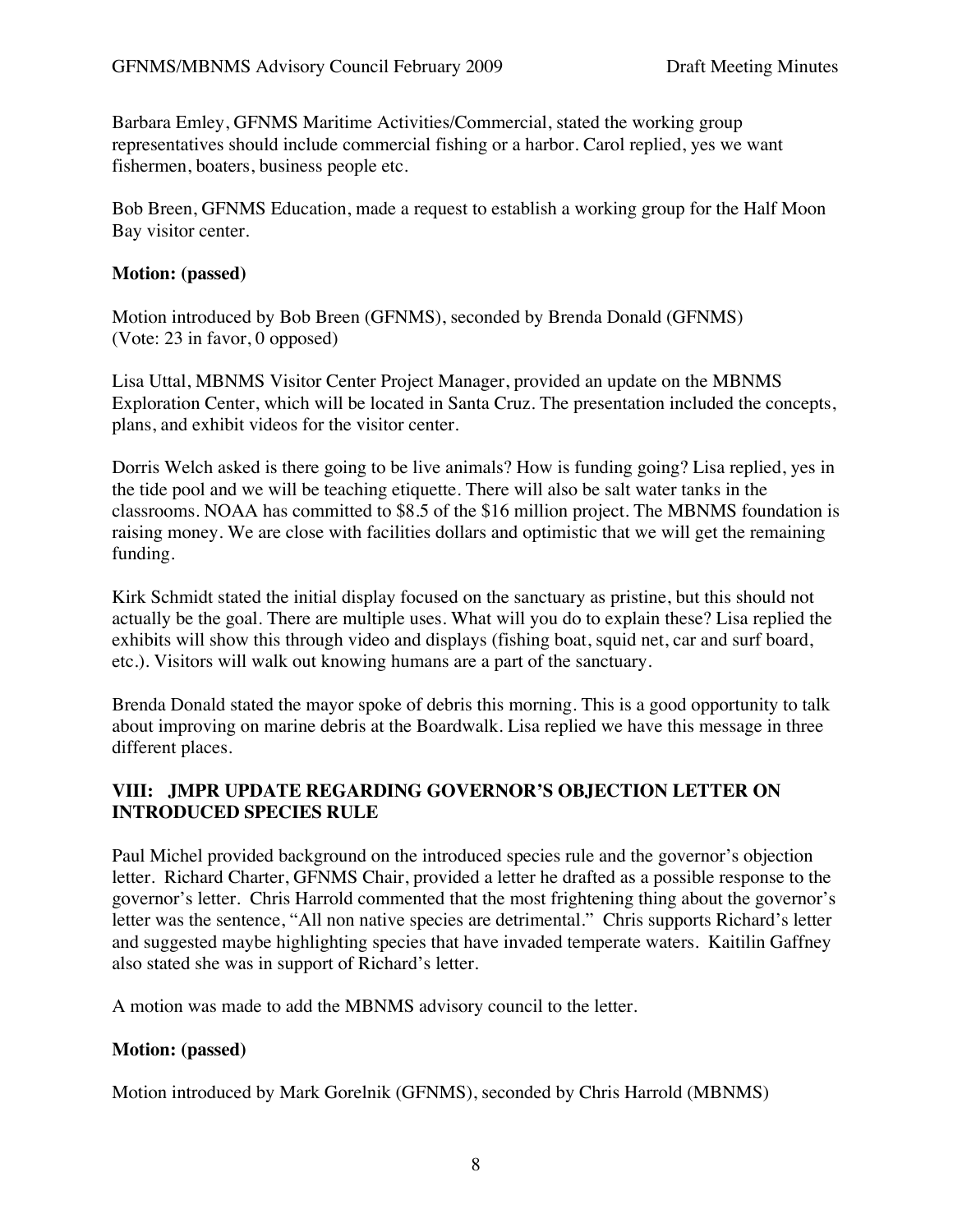(Vote: 23 in favor, 0 opposed, 1 abstention)

Afterwards, Chris Powell, GFNMS Department of the Interior, and Stephanie Aguilar, MBNMS Association of Monterey Bay Area Governments, suggested adding "arbitration and consultation" to the letter. For the perception of the public we need to have some way for the public to understand how this actually came about.

Richard Charter suggested adding "through a formal consultation process" after the word "collaboratively " in the last paragraph.

### **Motion: (passed)**

Motion introduced by Richard Charter (GFNMS), seconded by Brenda Donald (GFNMS) (Vote: 23 in favor, 0 opposed, 1 abstention)

A vote was taken to send the joint letter drafted by Richard to Governor Schwarzenegger.

## **Motion: (passed)**

Motion introduced by Margaret Webb (MBNMS), seconded by Kirk Schmidt (MBNMS) (Vote: 23 in favor, 0 opposed, 1 abstention)

## **IX. LUNCH**

## **X. UPDATE: WEST COAST REGIONAL UPDATE**

Bill Douros, West Coast Regional Director, stated the regional office works to facilitate items that have implications for multiple sites and provided an update on the accomplishments of the West Coast Regional Office, including: the NOAA Twin Otter; improving our working relationship with NMFS; vessel acquisition and management; acting on behalf of west coast region sites for additional facilities funds.

Michael Dawson, MBNMS At-Large, asked how is the new Secretary of Commerce going to affect us? Bill replied he is not sure how to gauge this, but he does know oceans. He has been a sponsor of ocean projects in the past, but is conservative fiscally. Dr. Jane Lubchenco will be the first marine biologist to run NOAA. She was named in record time, and has been on Monterey Bay Aquarium and MBARI boards. She has been very involved in central coast ocean issues.

# **XI. EDUCATIONAL PRESENTATION: OCEAN ACIDIFICATION**

Dr. Richard Feely, Program Leader/NOAA Pacific Marine Environmental Library, provided a presentation on ocean acidification. He stated for any level we chose to stabilize emissions at, we will remain at that level for 100s of years. This is the same for pH, and it would be thousands of years before we are back to pre industrial levels. A 0.1 drop in pH = 30% increase in acidity of the oceans. In Alaska and Antarctica the corrosive waters are closer to the surface. In the Pacific, the aragonite and calcite saturation state is very shallow, and with upwelling the corrosive waters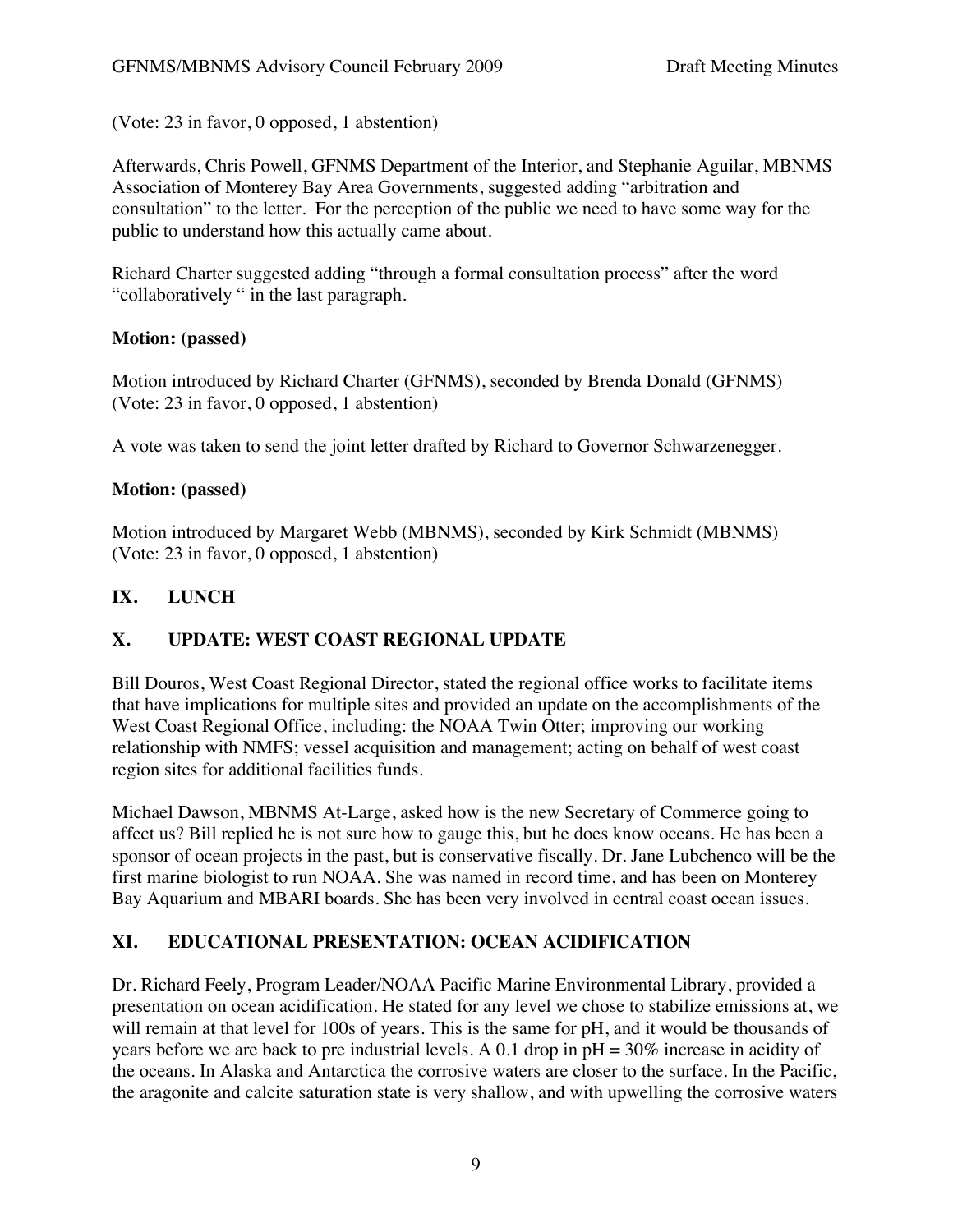are being pushed up to the shelf. In 2007 they surveyed a series of stations along 13 lines from British Columbia to Baja California. Some of these lines were in sanctuaries. The data showed that corrosive waters were being upwelled to the coast. His lab is developing a proxy to determine corrosive water using pressure, temperature, salinity, and dissolved oxygen. They have done this with data sets off of Oregon. Associated with each extinction event over history was an ocean acidification event. We are currently moving at a rate of acidification that is much faster than any of these other times.

Brenda Donald asked if he has coordinated data with the U.S. EPA? Dr. Feely replied all the past pH measurements are not of high enough quality.

Stephany Aguilar asked is there a mechanism to measure the difference between atmospheric  $CO<sub>2</sub>$  and volcanic  $CO<sub>2</sub>$ ? Dr. Feely replied yes, there is a different isotopic signature and 1/100 of the amount of  $CO<sub>2</sub>$  in the atmosphere is volcanic.

Barbara Emley asked if we should be concerned now during upwelling times? Will it be a more corrosive environment? Dr. Feely replied, we need to be cautious about this. We only know specific pieces of information. If pteropod shells dissolve do they die? Does that then affect salmon populations? We need to study more. The corrosive waters represent a  $CO<sub>2</sub>$  signal from 50 years ago, and have half the amount of  $CO<sub>2</sub>$  that waters have now and there will be twice as much 50 years from now. We need to figure out what it was 50 years ago.

Michael Dawson stated the global maps looked as though  $CO<sub>2</sub>$  was static. Why is this? Dr. Feely replied because simplistic, low resolution models are applied here.

Paul Michel commented that ocean acidification is a serious issue. There is just a small fraction of the community who hears this. Maybe we need to reconsider what we are working on. Maybe this could be a message for a visitor center. What is our regional approach to this issue? Dr. Feely responded by saying it is his personal opinion that sanctuaries should come together and work along our coast. We all are faced with this problem. He'd like to see NOAA scientists working with sanctuaries on this. The educational programs in sanctuaries are by far some of the best NOAA has.

A discussion ensued regarding the sanctuary's role in ocean acidification.

Kaitilin Gaffney stated the MBNMS Conservation Working Group discussed the CINMS report and we will be bringing our recommendations to the MBNMS advisory council at the April meeting. We would like to have a joint resolution on this issue though and we have drafted a sentence:

The GFNMS and MBNMS advisory councils jointly recognize ocean acidification as a significant threat to the long-term conservation of sanctuary resources and qualities warranting additional NOAA research, monitoring, education and outreach, and management action to reduce and mitigate its impacts.

Gary Pezzi suggesting adding conservation and health of…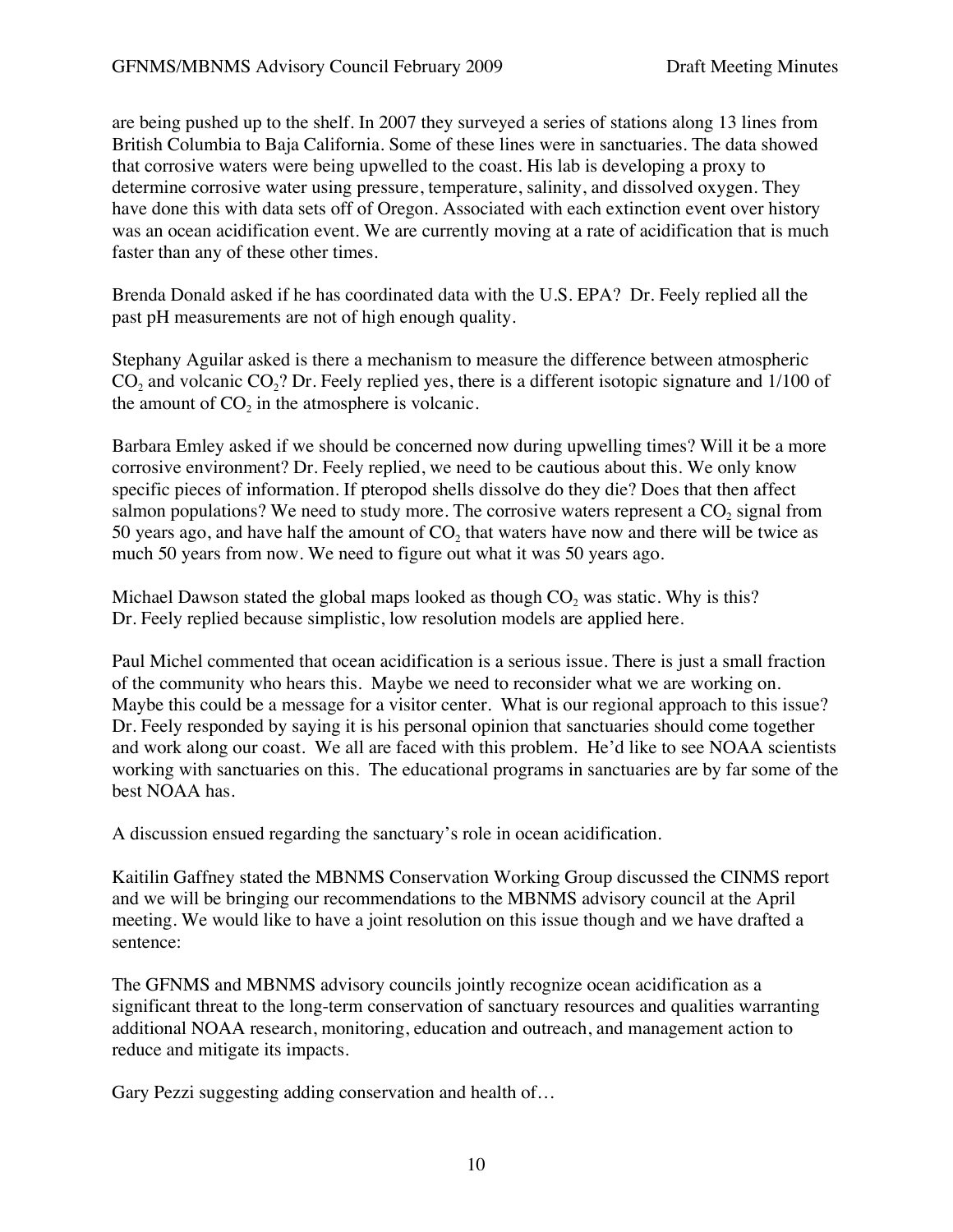Maria Brown asked what about coordinating across the sites?

Richard Charter stated we can adopt the original language and jointly recommend sites request the west coast region have a leadership role in coordinating ocean acidification monitoring across the regional sites in partnership with NOAA's Pacific Marine Environmental Lab.

Brenda Donald stated the region's role should be to get this information out to the public and sanctuary constituents.

After council discussion, the resolution was revised with the proposed changes and two new sentences were added:

The Gulf of the Farallones and Monterey Bay National Marine Sanctuary Advisory Councils recommend that the West Coast Regional Office take a leadership role in coordinating ocean acidification monitoring with the Pacific Marine Environmental Laboratory, other research laboratories, and other interested parties.

The Gulf of the Farallones and Monterey Bay National Marine Sanctuary Advisory Councils recommend a coordinated approach to ocean acidification issues amongst all five west coast sanctuaries.

A vote was taken to approve the joint resolution and forward it to the West Coast Regional office.

### **Motion: (passed)**

Motion introduced by Kirk Schmidt (MBNMS), seconded by Gary Pezzi (MBNMS) (Vote: 22 in favor, 0 opposed)

### **XII: PUBLIC COMMENT**

Jackie Dragon, Pacific Environment, provided the following comments:

She was previously with Seaflow and continues to work on issues of oceans noise and global shipping. She thanked everyone for all of their work and would like them to consider taking up the issues of global shipping. Her campaign looks at the multiple threats of shipping. They would like to propose slowing ship speeds down, and would like the councils to consider a working group to look into this.

Duncan McLean, PFMC Salmon Advisory Subpanel and President of the Half Moon Bay Fishermen's Marketing Association, provided the following comments: Ocean acidification is real and serious but we shouldn't rapidly pass regulations and rules that could cause more problems. We have a lot of information that is not all organized and understood yet. He also found out the GFNMS advisory council just passed a policy statement that they were going to support open ocean aquaculture. This is serious for California. The PFMC hasn't taken this on yet. Hobbs has filed for a permit to grow stripped bass 5 miles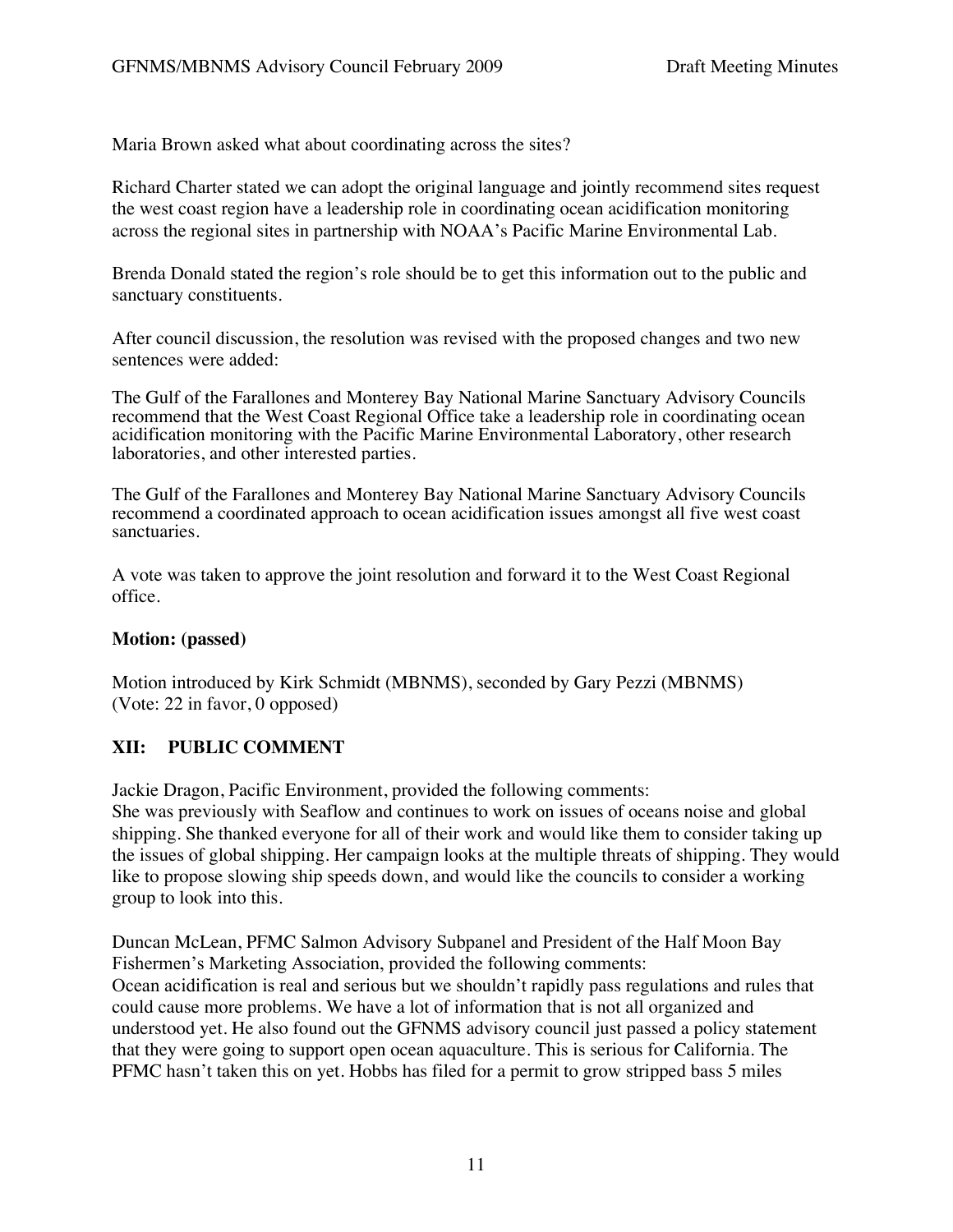offshore in San Diego in an area that would cover the size of 30 football fields. This is a hazard to navigation, and it will spread toxins and poisons at unregulated amounts.

### **XIII. EDUCATIONAL PRESENTATION: OCEAN ENERGY PROJECT ALONG THE CENTRAL CALIFORNIA COAST**

David White, NOAA, National Marine Fisheries Service (NMFS), Hydraulic Engineer, provided a presentation on current ocean energy projects along the California coastline. He coordinates the comment letters NOAA has filed, and as a result, has worked with many of the sanctuaries. As background, he stated a preliminary permit gives the authority to perform technological and site feasibility studies, it does not authorize construction. All preliminary permits were issued in 2008 and have a 3-year lifespan. The City of San Francisco is proposing a project off of Ocean Beach; it is not in sanctuary waters. Last week Finavera withdrew their application for the Humboldt project, some of the other existing projects do propose the same technology through (AquaBuoy). To deal with collision potential, NMSF is trying to make sure entanglement and collision response plans are part of these projects. PG&E wants to build infrastructure along the coast to plug into. NMFS position on all of these projects has been to file a motion of intervention that keeps NMFS as part of the process should it go forward. Golden Gate Energy proposed a tidal energy project in San Francisco Bay with 30-50 ft diameter counter rotating blades. They applied for a pilot project license, but NMFS wrote a strong letter in response to this recommending against licensing in an area with migratory and endangered species. A pilot project must be located in an area that is not "sensitive," and a permit can't be issued to a project that has not engaged in significant consultation with the resources agencies and we had not received a phone call. The license was not issued but they were given time to compile the information needed for a sufficient draft application. We have not received the permit application for Gray's Harbor in San Francisco. The deadline for filing comments has passed. NMFS/ONMS wrote a joint letter recommending not to award the permit. Gray's Harbor equipment could also serve as a place for wind turbines and the proposed transmission line would cut through MBNMS with the units themselves within GFNMS. It is currently not clear whether FERC or Minerals Management Service (MMS) has jurisdiction to issue the permits. FERC is issuing permits and MMS is filing letters of protest to these permits.

Kathy Fosmark stated the PFMC is watching these as they will encroach on fishing areas as well as critical habitat. It takes funding for this process of intervention. The councils should continue to discuss this issue.

Richard Charter stated with offshore oil drilling, sanctuaries may be all that is left. This project with Gray's Harbor is now the model or prototype for how sanctuaries will treat these types of projects.

Randy stated in the draft resolution, we should only list what we have problems with.

Rex asked if one of these generators could have less impact at the end of a pier? The resolution should not say all equipment can't be in a sanctuary. Dave replied this technology is being proposed. Richard Charter stated a device at the end of a pier or jetty was proposed about 30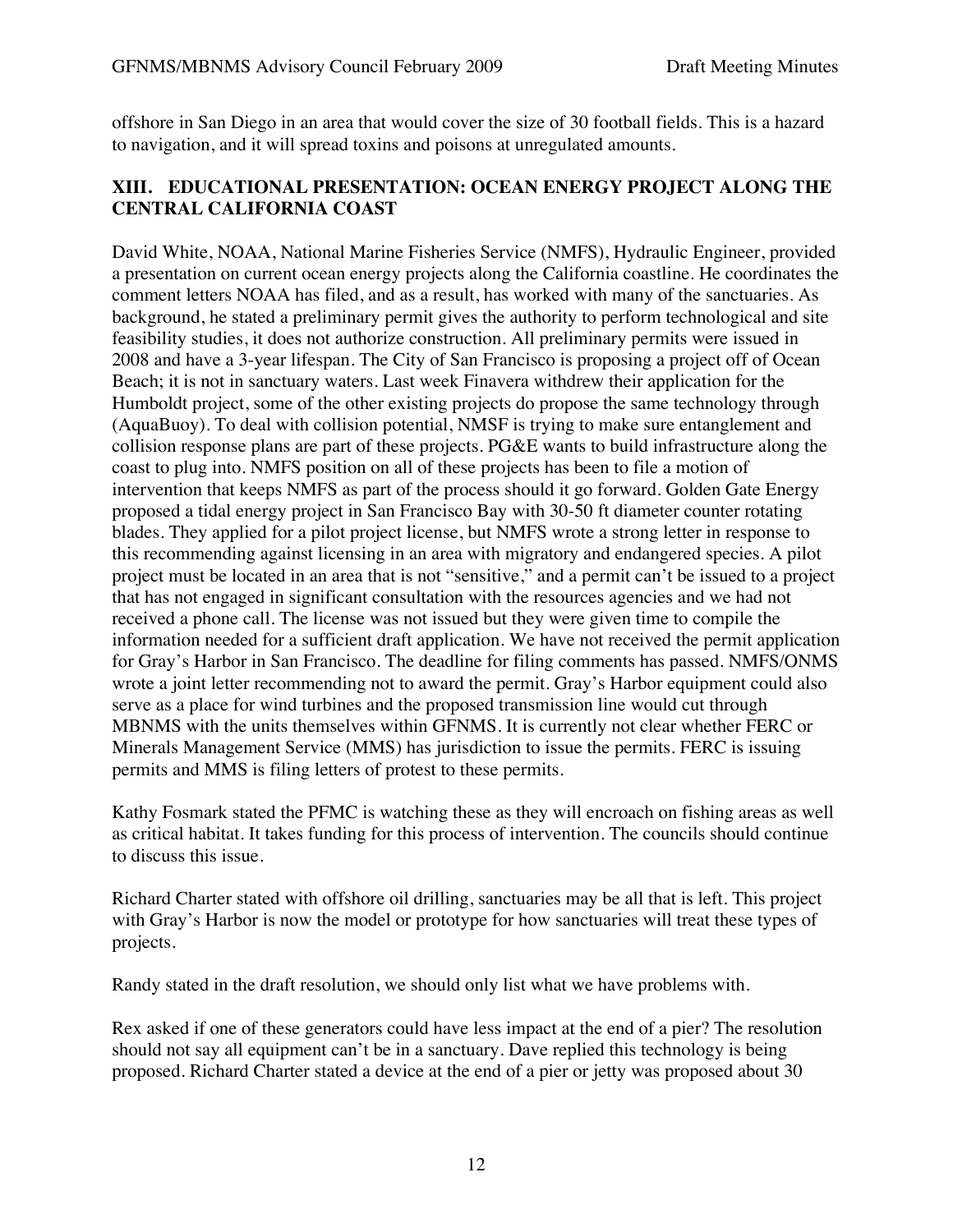years ago, but the energy density available from natural systems is not as concentrated as hydrocarbon or nuclear.

Kathy Fosmark stated the NMFS/ONMS letter does have some fisheries reference and we need to take proactive role in supporting this letter.

Chris Powell asked for copies of maps given in the presentation. Comparing a pilot project in the sanctuary versus outside of the sanctuary, she proposes those be set outside of the sanctuary.

Richard Charter, commented that there are plenty of places being looked at. Do we need these next to a vessel traffic lane, inside a sanctuary? It seems we either have a sanctuary or we don't. If we open to this, what's next? If they had done their homework they probably wouldn't have submitted their application.

Gary Pezzi asked what if these flotation energy devices could be way offshore, out of traffic lanes and fishing areas? Could they house energy in a ship with a huge battery that then brings it to shore?

Mike Dawson, MBNMS At-Large, commented that for these to be inside one sanctuary and wiring through another is wrong. If we don't say no to this where are we as an advisory council?

A joint resolution stating national marine sanctuary waters are not appropriate locations to experiment with industrial energy production projects was brought to the council for discussion. After some rewording of the resolution, the advisory councils passed a motion to adopt the resolution with changes.

## **Motion: (passed)**

Motion introduced by Richard Charter (GFNMS), seconded by Kaitilin Gaffney (MBNMS) **(Vote: 22 in favor, 0 opposed)**

## **XIV. MEMBER ANNOUNCEMENTS**

Kaitilin Gaffney announced that the whale disentanglement program has a toll free number to report whale disentanglements. The number is 877-SOS-WHALE.

Shauna Potocky, MBNMS Education, provided an update on the last Sanctuary Education Panel meeting. She also announced she has accepted a position as Branch Chief of Education at Yosemite National Park. She will be leaving soon for work and graduate school.

PJ Webb stated she is sending a letter as an individual to Dan Basta to consider sanctuary staff as important priorities. She encouraged others to send a letter in the next two weeks and said she will give a copy of her letter if anyone wanted a template.